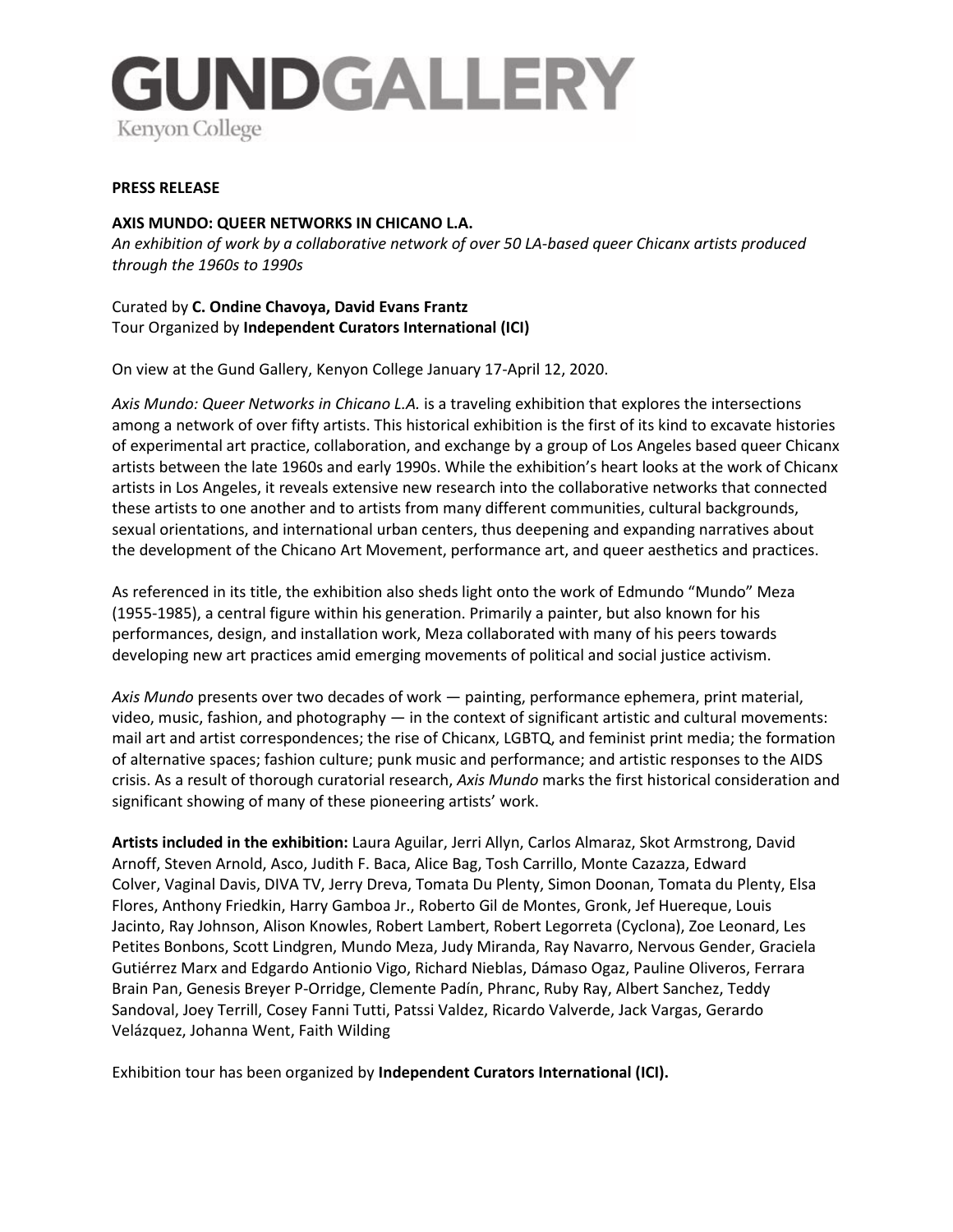### **Sponsoship:**

*Axis Mundo: Queer Networks in Chicano L.A.* is curated by C. Ondine Chavoya and David Evans Frantz as part of Pacific Standard Time: LA/LA, an initiative of the Getty to encourage ambitious research and exhibitions at Southern California cultural institutions. The exhibition is organized by ONE National Gay & Lesbian Archives at the USC Libraries in collaboration with The Museum of Contemporary Art, Los Angeles, and organized as a traveling exhibition by Independent Curators International (ICI). Lead support for *Axis Mundo* is provided through grants from the Getty Foundation.

This exhibition is supported in part by an award from the National Endowment for the Arts. Additional support has been provided by The Calamus Foundation of New York, Inc., the City of West Hollywood through WeHo Arts—the City's Arts Division and Arts & Cultural Affairs Commission, Kathleen Garfield, the ONE Archives Foundation, the USC Libraries, and the Luis Balmaseda Fund for Gay & Lesbian Archives, administered by the California Community Foundation. Funding for the exhibition tour has been provided by the generous support from ICI's International Forum and the ICI Board of Trustees.



## **About the Curators:**

## **C. Ondine Chavoya**

C. Ondine Chavoya is Professor of Art History and Latina/o Studies at Williams College in Williamstown, Massachusetts. He is the author of numerous texts on Chicano avant-garde art, video, and experimental cinema, and is a leading figure in the field of Latinx art history and visual culture. His curatorial projects have addressed issues of collaboration, experimentation, social justice, and archival practices in contemporary art. Chavoya has organized exhibitions and events including *Asco: Elite of the Obscure, A Retrospective, 1972-1987*, the first museum retrospective to present the wide-ranging work of the performance and conceptual art group Asco (2011-2013) with Rita Gonzalez, and *Robert Rauschenberg: Autobiography* (2016) and *Michel Auder: Chronicles and Other Scenes* (2004) with Lisa Dorin.

## **David Evans Frantz**

David Evans Frantz is Associate Curator of the Palm Springs Art Museum. From 2011 to 2018 he was the curator at ONE National Gay & Lesbian Archives at the USC Libraries. His curatorial projects examine alternative art movements, queer politics and culture, historical erasure, and archival practices in contemporary art. At ONE he founded a visual arts program that presented historical exhibitions and commissioned artists to respond to ONE's collections. In 2011, Frantz co-curated with Mia Locks the exhibition *Cruising the Archive: Queer Art and Culture in Los Angeles, 1945–1980* as a part of the first Pacific Standard Time: Art in L.A., 1945–1980. In 2014, he was the curator of the show-within-ashow, *Tony Greene: Amid Voluptuous Calm*, part of the Made in L.A. biennial at the Hammer Museum. Most recently he co-curated with C. Ondine Chavoya *Axis Mundo: Queer Network in Chicano L.A.,* a collaboration between ONE Archives and The Museum of Contemporary Art, Los Angeles, for Pacific Standard Time: LA/LA.